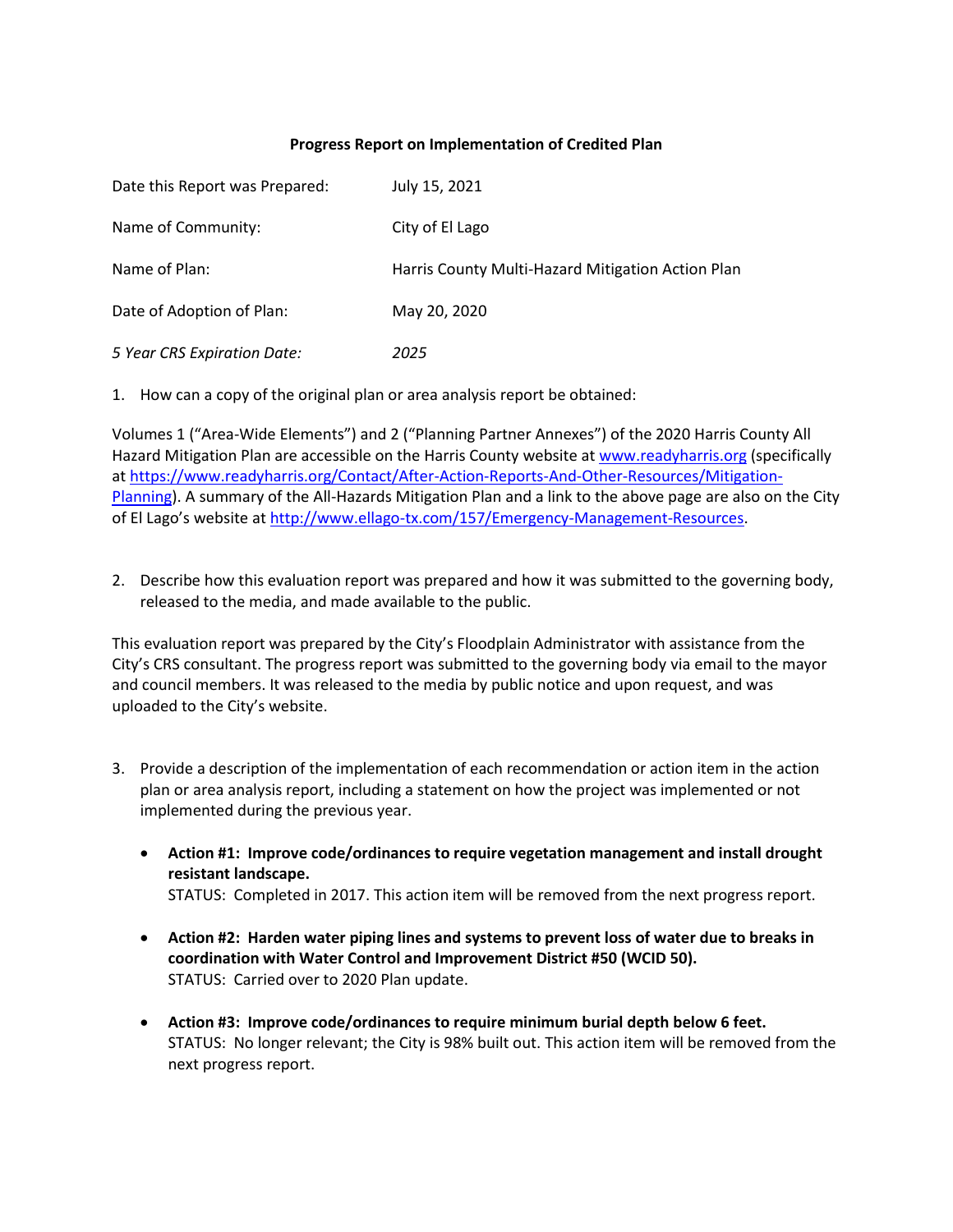- **Action #4: Establish code/ordinance to require shutoff valves at entry and exit point of city limits for new construction.**  STATUS: No longer relevant; no new pipelines will be constructed in the city. This action item will be removed from the next progress report.
- **Action #5: Install new emergency generator at City Hall.** STATUS: Carried over to 2020 Plan update.
- **Action #6: Expand mass communication warning system to include notifications and alerts for all-hazards to provide automated landline and cellular calling, email notification as well as automatic posting to the city website.**

STATUS: Completed over a period of several years. This action item will be removed from the next progress report.

- **Action #7: Acquisition of flood pone properties.** STATUS: Ongoing. Some property has been acquired; additional acquisitions anticipated. Carried over to 2020 Plan update.
- **Action #8: Expand city warning system to include flood stage warning.** STATUS: Carried over to 2020 Plan update.
- **Action #9: Harden protective structures to minimize damage to critical structures.** STATUS: Ongoing. Improvements were made for 98 Lakeshore, current courthouse, and police department headquarters. Carried over to 2020 Plan update.
- **Action #10: Harden existing city building to mitigate damages by installing protective barriers and shatter resistant glass.**

STATUS: Ongoing. Improvements were made to current City Hall. Carried over to 2020 Plan update.

- **Action #11: Improve detection systems for monitoring alerts.** STATUS: Completed in 2016. This action item will be removed from the next progress report.
- **Action #12: Elevate new public safety building above base flood elevation and harden to withstand high winds and flooding.** STATUS: Carried over to 2020 Plan update.
- **Action #13: Provide electrical surge protection for electrical systems in critical facilities.** STATUS: Carried over to 2020 Plan update.
- **Action #14: Establish buffer zones/defensible space around critical infrastructure.** STATUS: Completed in 2016. This action item will be removed from the next progress report.
- **Action #15: Develop ordinance requiring underground utilities on new structures or replacement of existing utilities.** STATUS: Carried over to 2020 Plan update.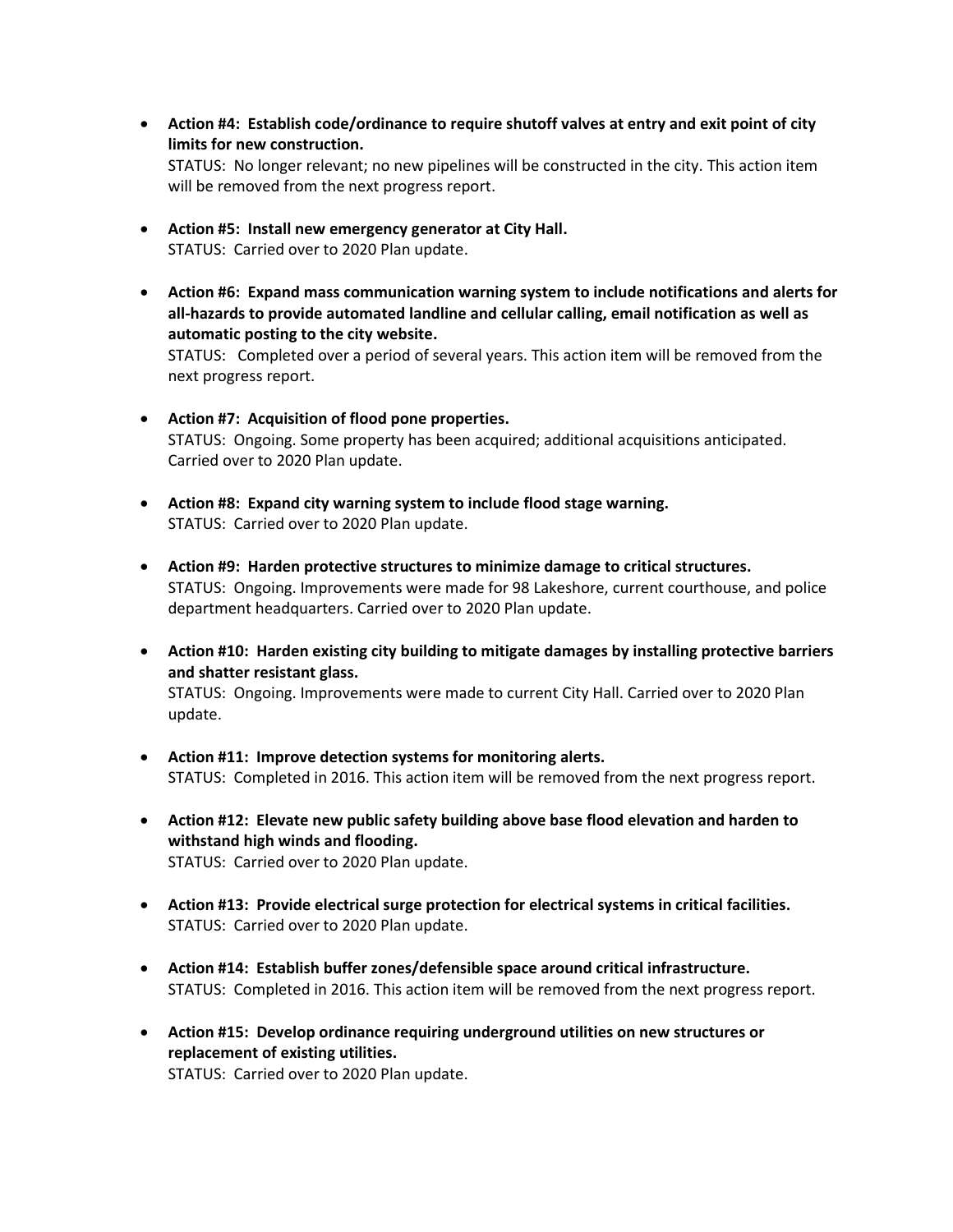- **Action #16: Inflow prevention utilizing a back-flow preventer.** STATUS: Also investigating physical barriers. Carried over to 2020 Plan update.
- **Action #17: Weather Head Reduction Partial Reimbursement Program adopting ordinance requiring all power service lines to residences and businesses be routed underground and cooperative effort to re-route existing power services.** STATUS: Carried over to 2020 Plan update.
- **Action #18: Harden city infrastructure to protect against damages caused by lightning and power surges.** STATUS: Carried over to 2020 Plan update.

• **Action #19: Implement program to relocate and shelter vulnerable populations during extreme heat events at designated facilities.** STATUS: No longer relevant. The program is handled by CERT and other agencies. This action item will be removed from the next progress report.

- **Action #20: Develop and establish community wide water smart program.** STATUS: Completed. WCID #50 maintains a water conservation system during draughts. This action item will be removed from the next progress report.
- **Action #21: Ordinances for burning restrictions and storage/disposal of flammable materials.** STATUS: Completed – adopted in Ordinance #184 and Ordinance #263. This action item will be removed from the next progress report.
- **Action #22: Construct shelter for critical city vehicles and equipment.** STATUS: Completed. Critical vehicles and equipment can be relocated to a safe location. This action item will be removed from the next progress report.
- 4. Discuss why any objectives were not reached or why implementation is behind schedule.

Staffing, resources, and budget are limited in a city of this size. Much of the cost required for completion of these projects involves competitive grant funding. The city does not have the staffing, resources, and budget to assemble the grant application and the local match requirements.

5. What are the recommendations for new projects or revised recommendations?

The Harris County All Hazard Mitigation Plan was updated in 2019, and officially adopted by FEMA in April 2020. The City of El Lago City Council adopted the Plan on May 20, 2020 (resolution attached). The following are revised and/or new mitigation actions included in the updated Plan:

• **Action LAG1: Where appropriate, support elevating, floodproofing (retrofitting), purchase or relocation of structures located in hazard areas, prioritizing those that have experienced repetitive losses and/or located in high- or medium-risk hazard areas.**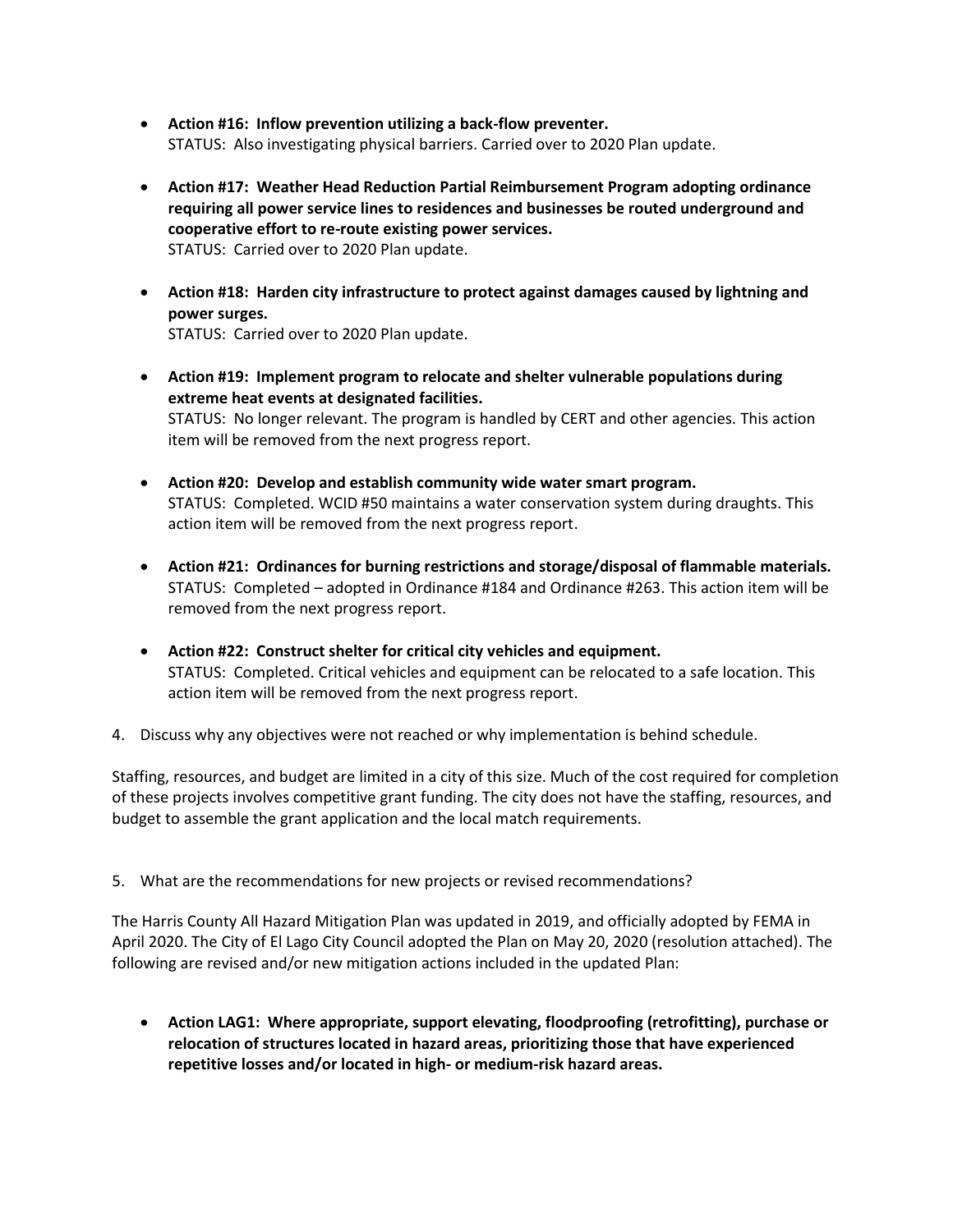- **Action LAG2: Integrate the hazard mitigation plan into other plans, ordinances, and programs that dictate land use decisions in the community, including emergency air evacuation and response from McNair Park.**
- **Action LAG3: Actively participate in the plan maintenance protocols outlined in Volume 1 of this hazard mitigation plan.**
- **Action LAG4: Continue to maintain good standing and compliance under the NFIP through implementation of floodplain management programs that, at a minimum, meet the NFIP requirements:** 
	- o **Enforce the flood damage prevention ordinance.**
	- o **Participate in floodplain identification and mapping updates.**
	- o **Provide public assistance/information on floodplain requirements and impacts.**
- **Action LAG5: Harden water piping lines and systems to prevent loss of water due to breaks in coordination with Water Control and Improvement District #50 (WCID 50).**
- **Action LAG6: Install new emergency generator at city hall.**
- **Action LAG7: Expand city warning system to include flood stage warning – signs or water level indicators at three boat launches, Boondoggles restaurant, and boat repair yard.**
- **Action LAG8: Harden courthouse/LVPD headquarters structure to minimize damage to a critical structure.**
- **Action LAG9: Harden existing City Hall building to mitigate damages by installing protective barriers and shatter resistant glass.**
- **Action LAG10: Replace courthouse/LVPD headquarters structure with a new emergency operations facility designed to withstand multiple hazards and electrical outages.**
- **Action LAG11: Provide electrical surge protection and lightning rods for electrical systems in critical facilities including harden city infrastructure to protect against damages caused by lightning and power surges.**
- **Action LAG12: Develop ordinance requiring underground utilities on new structures or replacement of existing utilities and Weather Head Reduction Partial Reimbursement Program adoption ordinance requiring all power services lines to residences and businesses be routed underground and cooperative effort to re-route existing power services.**
- **Action LAG13: Inflow prevention utilizing back-flow preventers and/or physical barriers.**
- **Action LAG14: Investigate and install active pumped storm drainage systems.**
- **Action LAG15: Increase fire water system capacity, piping, pumps, hydrants, etc. to provide increased water flow in emergencies.**